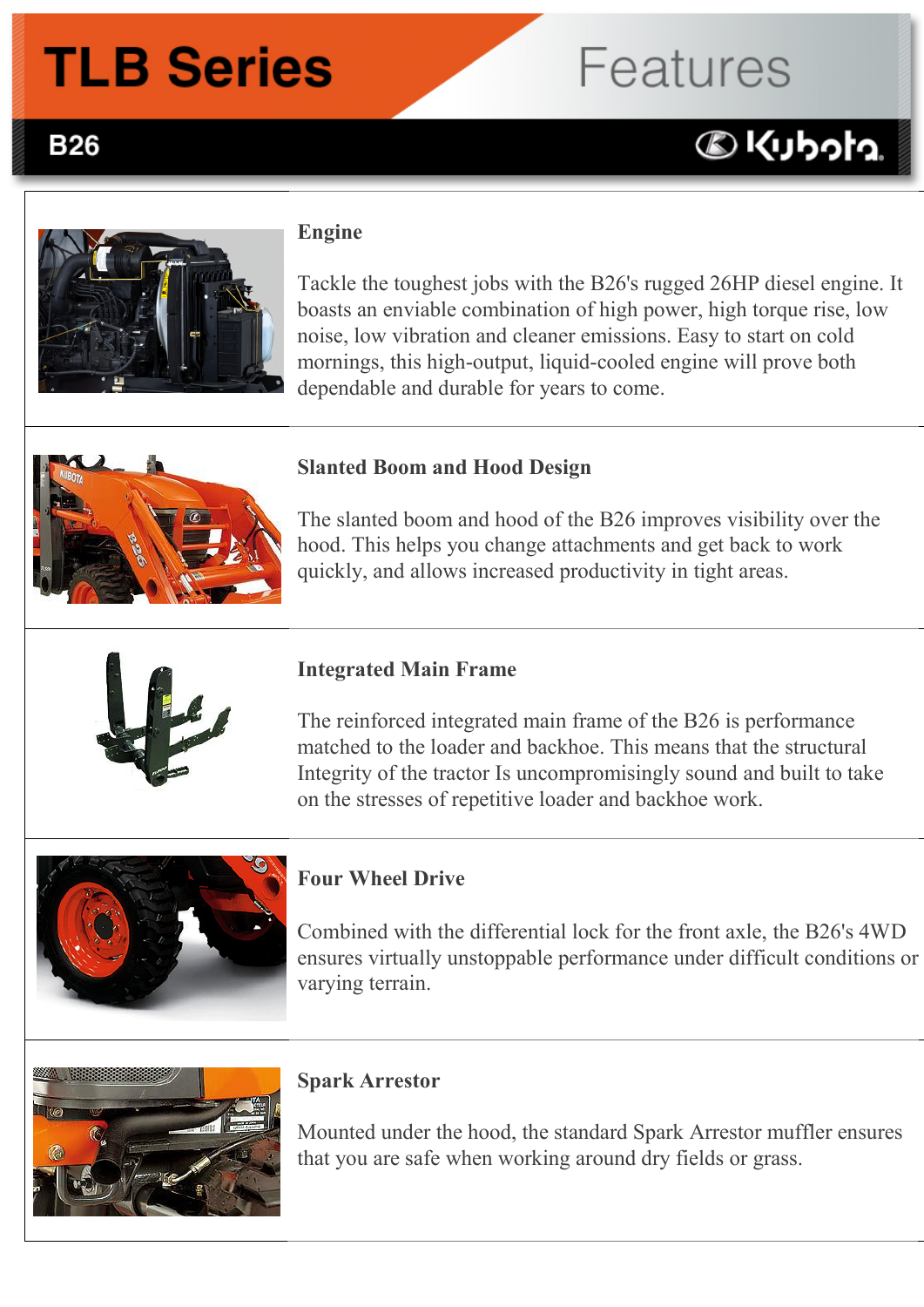## **TLB Series**

## **Features**

## **BKUbota**



**B26** 

### **Deluxe Seat**

We've installed more comfortable and ergonomic seats on the B26. These deluxe seats are more cushioned to reduce fatigue, even when working long hours.

### **Engine Start Switch**

We've moved the starter switch to the right side of the operator seat to make It easier to reach when you're operating the loader or the backhoe.



#### **3-Point Hitch**

To give you the ability to take on bigger jobs, the lifting capacity of the B26's Category I 3-point hitch is 1,676 lbs. 24" behind the lift points. This will allow you to attach a wider variety of implements and larger implements, making you more productive.



### **Hydraulic Independent PTO**

The Independent PTO keeps stopping to a minimum. With this handy feature, you can stay productive by engaging and disengaging the rear PTO without ever having to stop the tractor.



### **Headlights/Worklights**

We've installed headlights and worklights to the canopy and ROPS respectively. The height of the headlights provides greater ground coverage during night work. The rear-mounted worklights shine brightly for backhoe or 3-point hitch work.